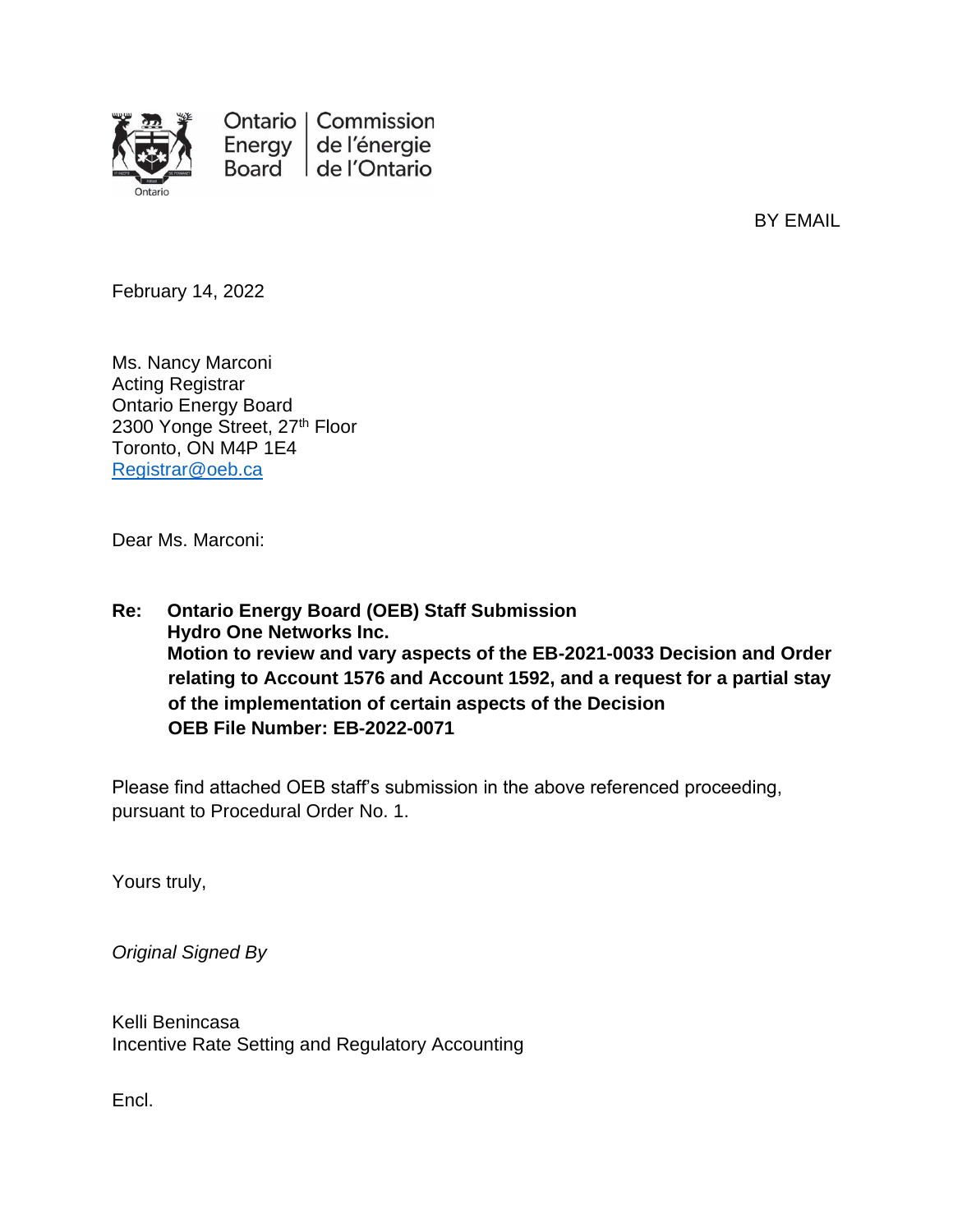

# **ONTARIO ENERGY BOARD**

# **OEB Staff Submission**

**Hydro One Networks Inc.**

**Motion to review and vary aspects of the EB-2021-0033 Decision and Order**

**EB-2022-0071**

**February 14, 2022**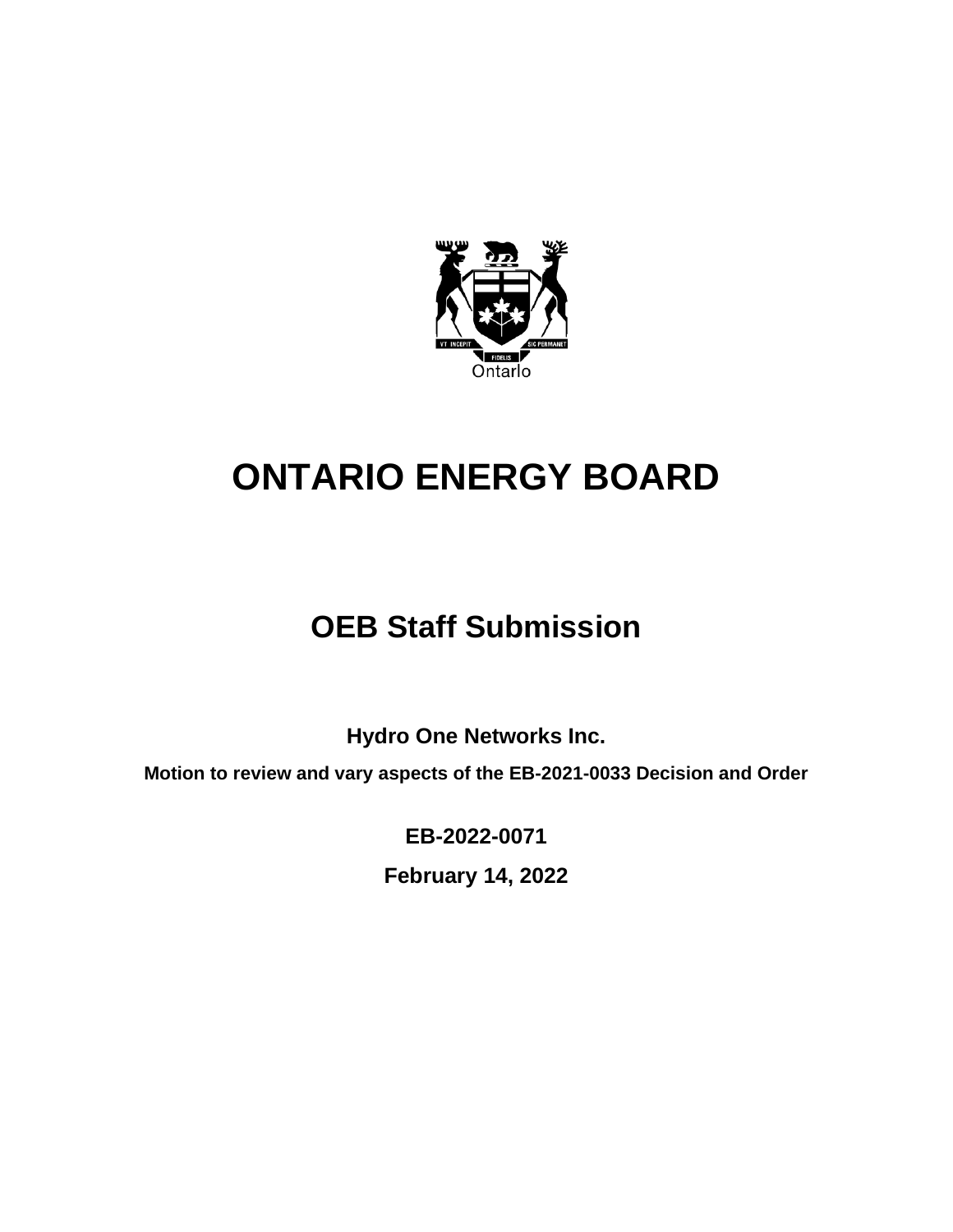#### **Overview**

On December 16, 2021, the Ontario Energy Board (OEB) issued a Decision and Order in Hydro One's 2022 rate application approving Hydro One's 2022 distribution rates in respect of the legacy service areas for the former Norfolk Power Distribution Inc. (Norfolk Power), the former Haldimand County Hydro Inc. (Haldimand County Hydro) and the former Woodstock Hydro Services Inc. (Woodstock Hydro) (together, the Acquired Utilities)<sup>1</sup>. On January 7, 2022, Hydro One filed a Notice of Motion to Review and Vary (Motion) to review and vary the Decision pursuant to Rule 42 of the OEB's *Rules of Practice and Procedure*.

The Motion is in respect of two discrete aspects of the Decision, namely the OEB's findings in relation to (a) Account 1576 - CGAAP Accounting Changes for the former Woodstock Hydro for the 2016 to 2022 period, and (b) Account 1592 - PILs and Tax Variance, Sub-account CCA Changes for all three of the Acquired Utilities.

On January 12, 2022, the OEB issued Procedural Order No. 1, which set out a schedule for written submissions. Procedural Order No. 1 indicated that the OEB would not be seeking preliminary submissions on the "threshold" issue described in Rule 43 of the OEB's *Rules of Practice and Procedure* (Rules).

#### **Motions to Review**

The Rules set out the permitted grounds of a review:

Every notice of motion … shall:

a) set out the grounds for the motion, which grounds must be one or more of the following:

i. the OEB made a material and clearly identifiable error of fact, law or jurisdiction. For this purpose, (1) disagreement as to the weight that the OEB placed on any particular facts does not amount to an error of fact; and (2) disagreement as to how the OEB exercised its discretion does not amount to an error of law or jurisdiction unless the exercise of discretion involves an extricable error of law

For the reasons described below, OEB staff submits that Hydro One's Motion has not demonstrated an error of fact, law or jurisdiction, and that the Motion should be dismissed.

<sup>1</sup> EB-2021-0033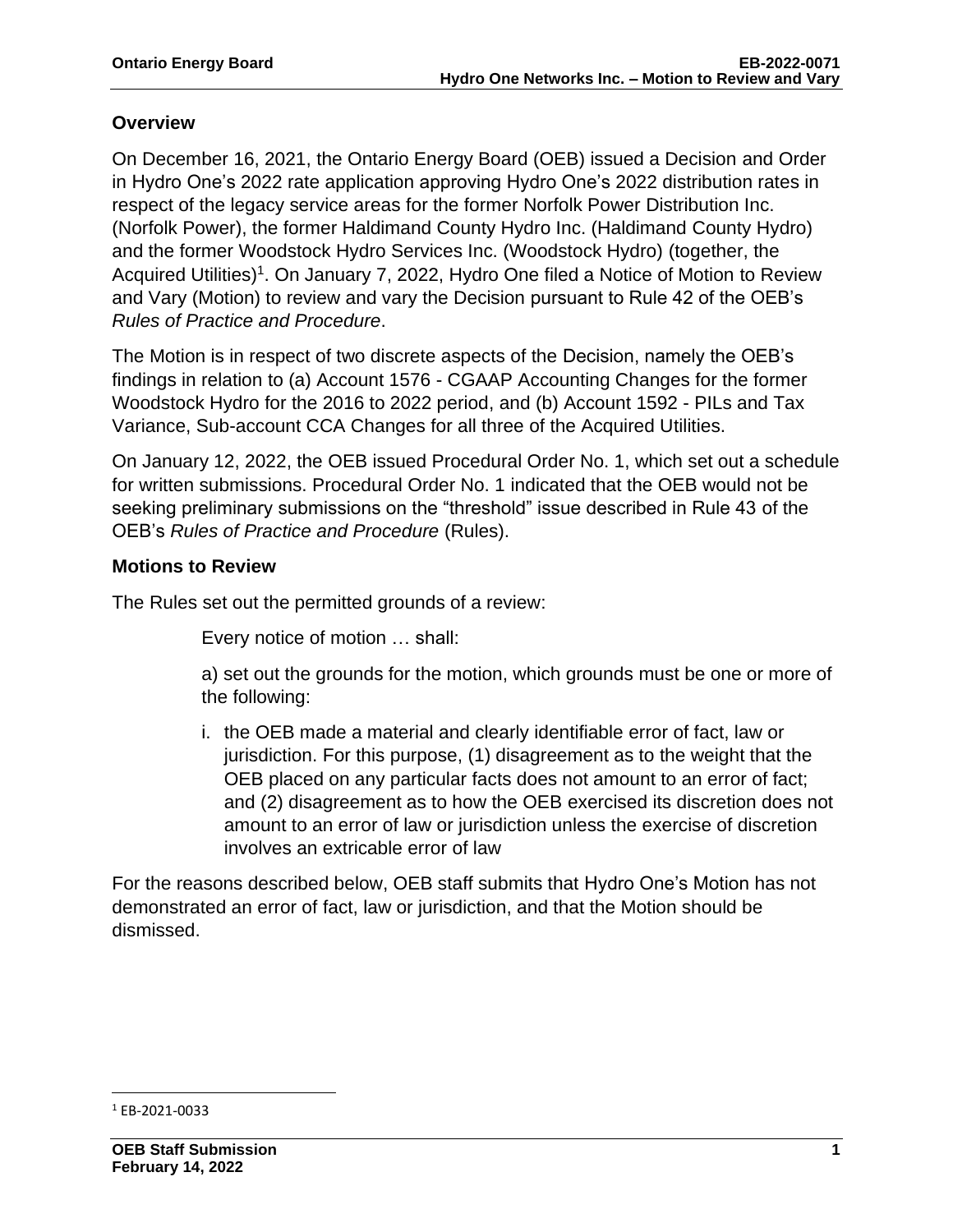#### **I. OEB Staff Submission with respect to Account 1576**

#### Background

The Motion argues that the part of the Decision requiring Hydro One to record and file with the OEB transactions in Account 1576 - CGAAP Accounting Changes for the former Woodstock Hydro for the years 2016-2022 should be overturned. Hydro One argues that the OEB made two errors with respect to this order:

1) it interpreted the scope of Account 1576 as applying to the former Woodstock Hydro which at all relevant times used and was approved by the OEB to use US GAAP as its accounting standard, and thereby amending and expanding the scope of Account 1576 and retrospectively applying that new scope to prior periods, which is contrary to the rule against retroactive ratemaking; and

2) it incorrectly assumed, contrary to the evidence, that there are relevant financial differences for 2016-2022 to be recorded in Account 1576 in respect of the former Woodstock Hydro.

OEB staff will address both of these alleged errors.

#### **Submission**

#### *A. The OEB's order did not break the rule against retroactive ratemaking*

Hydro One argues that the Decision has the effect of retroactively amending and expanding the scope of Account 1576 to include financial differences arising from a transition from Canadian Generally Accepted Accounting Principles (CGAAP) to US Generally Accepted Accounting Principles (US GAAP), whereas in Hydro One's view the account was created only to capture financial differences arising from the transition from CGAAP to International Financial Reporting Standards (IFRS). In its submissions to the OEB on Account 1576 prior to the Decision, Hydro One did not specifically argue that recording or clearing balances for the time period after 2015 would constitute retroactive ratemaking; however, it did clearly state that it did not believe that Account 1576 applied to US GAAP.<sup>2</sup>

For the reasons described below, OEB staff submits that the Decision requiring Hydro One to record and file balances for disposition in Account 1576 for the former Woodstock Hydro for the years 2016-2022 does not constitute impermissible retroactive ratemaking.

*The Rule against retroactive ratemaking*

<sup>2</sup> EB-2021-0033, Hydro One reply submission, pp. 14-15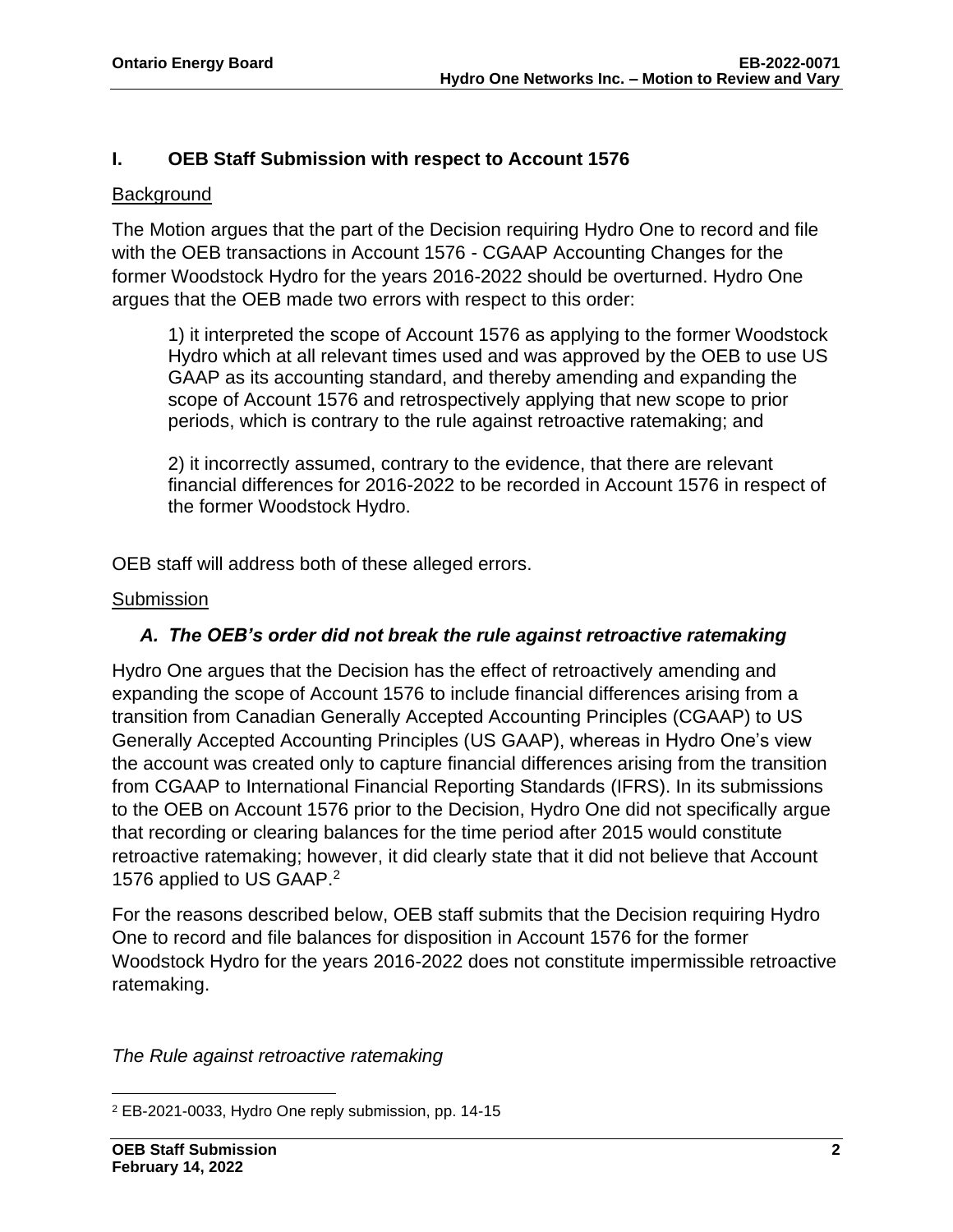It is a well-known principle that economic regulatory tribunals such as the OEB must exercise their ratemaking authority on a prospective basis, unless the governing statute specifically contemplates otherwise. Generally speaking, a tribunal cannot exercise its authority retroactively or retrospectively.<sup>3</sup> There are, however, a number of exceptions to this general rule. The most important of these for the purpose of this Motion are deferral and variance accounts.

Deferral and variance accounts are a mechanism whereby costs or revenues that would normally be recognized in one period are deferred and recognized in a future period, usually aligning with the period in which these costs (or revenues) are approved to be recovered from (or returned to) customers though rates. Often, deferral and variance accounts are established in a proceeding where a cost or revenue in the test period (i.e. the future period for which the OEB is setting rates) cannot be predicted with sufficient accuracy. In the current case, the OEB established an electricity sector wide deferral account (Account 1576) to capture the property plant and equipment (PP&E) impact for capitalization and depreciation policy changes from those embedded in rates at last rebasing, made during the incentive rate-setting term. This was done to ensure that distributors could not realize a gain or loss resulting from a change of accounting policies or accounting standards that took place between rebasing applications. The account was established in 2012, and was based on the OEB's conclusions from a 2011 report (as described further below).

The key factor in determining whether a retroactive rate adjustment is permitted is whether the parties (which include the distributors and ratepayers) were aware that the rate was subject to after the fact adjustment. As both the Alberta Court of Appeal and the Ontario Court of Appeal have noted, "[s]lavish adherence to the use of interim rates and deferral accounts should not prohibit adjustments" in proper cases. Moreover, "[s]imply because a ratemaking decision has an impact on a past rate does not mean it is an impermissible retroactive decision." Rather, "[t]he critical factor for determining whether the regulator is engaging in retroactive ratemaking is the parties' knowledge" that the rates were subject to change. $4$ 

All parties to this Motion agree that Account 1576 was in place at all the relevant times (it was established in 2012, and the disputed period is 2016-2022). The only dispute is whether Account 1576 was established to capture the impacts of **any** capitalization and depreciation policy changes regardless of accounting standards the policies were based on (which would include a change from CGAAP policies to US GAAP policies, or IFRS policies to US GAAP policies), or if it was intended to capture only impacts arising from a change from CGAAP policies to IFRS policies. Hydro One argues that Account 1576 was only ever intended to capture impacts resulting from CGAAP policies to IFRS policies. OEB staff submits that Account 1576 was always intended to capture impacts

<sup>3</sup> *Union Gas Ltd. v. Ontario Energy Board*, 2015 ONCA 452 (CanLII), Para. 82

<sup>4</sup> *Ibid*., para. 91, and *Atco Gas and Pipelines Ltd. v. Alberta (Utilities Commission)*, 2014 ABCA 26, at paras. 52 and 56.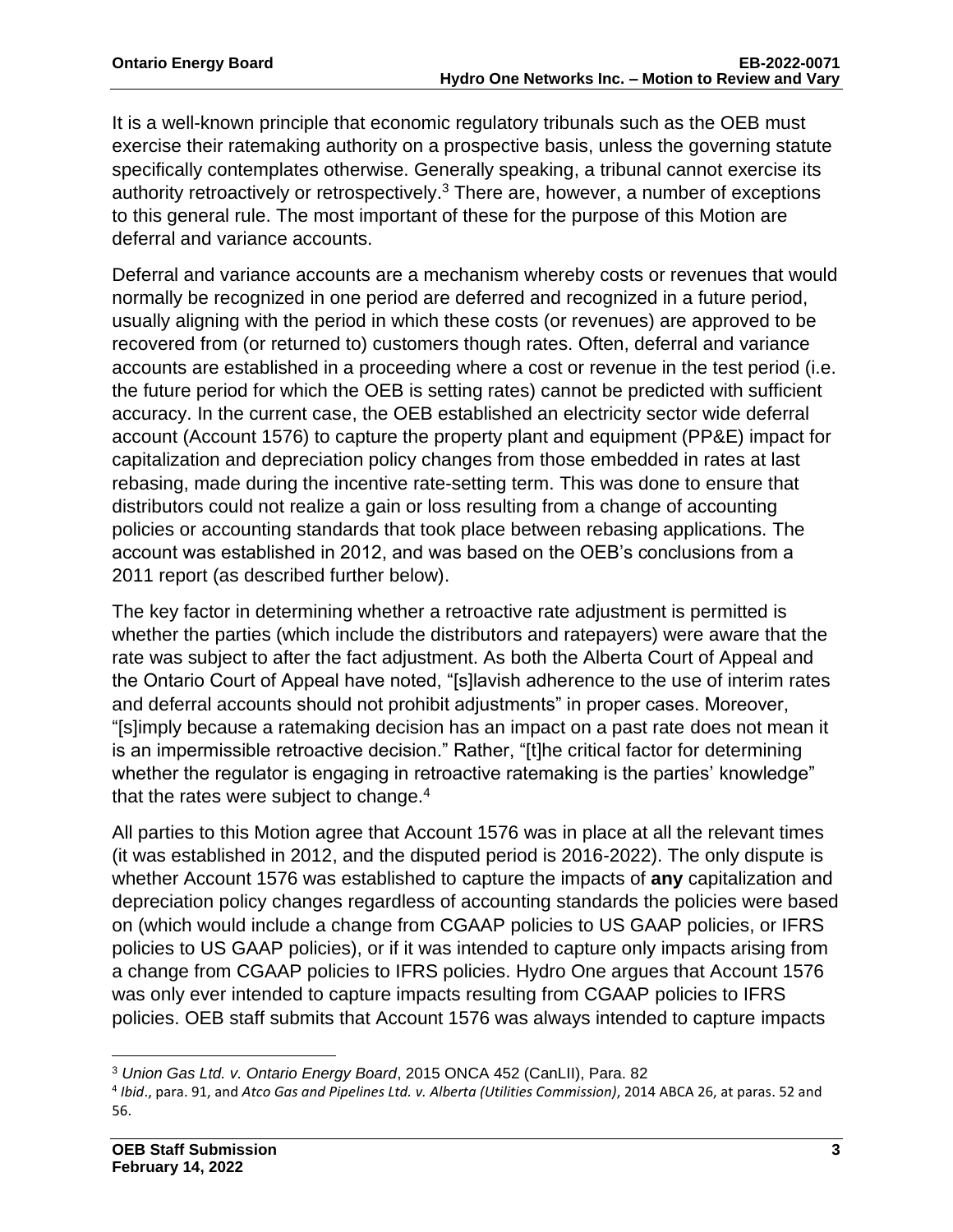resulting from any capitalization and depreciation policy changes regardless of accounting standards the policies are based on, therefore including CGAAP to US GAAP policies.

### *Account 1576*

Account 1576 was established to capture the PP&E impact for capitalization and depreciation policy changes as mandated by the OEB in anticipation of a change in accounting standards, from those embedded in rates at last rebasing, made during the incentive-rate setting term. The account specifies that journal entries are required starting with the year of accounting policy changes until the year prior to when a distributor rebases its rates. Although for the reasons described below much of the text in the account and related documents refers to a transition from CGAAP policies to IFRS policies, the OEB was also clear that the same approach should apply to US GAAP policies where appropriate.

It is important to understand the context under which Account 1576 was created. On June 13, 2011, the OEB issued its *Addendum to Report of the Board: Implementing International Financial Reporting Standards in an Incentive Rate Mechanism Environment* (Report). During this time, many distributors were expecting to transition from the CGAAP accounting standard to IFRS (or Modified IFRS for regulatory purposes). In general, IFRS permits less assets to be capitalized than CGAAP, mainly due to administration and general overhead costs being prohibited from capitalization under IFRS. Also, for the electricity sector, estimated useful lives of assets (which underpin depreciation) tended to be longer under IFRS, resulting in a higher comparable net book value for capital assets, at a given time. The capitalization policy change impact offsets the depreciation policy change, but typically, based on OEB staff's past experience with these policy changes in the electricity sector, the net impact to rate base is that rate base is higher under IFRS policies than CGAAP policies. The capitalization and depreciation policy changes will also have a correlating impact to other elements of revenue requirement (e.g. depreciation and OM&A). Although Account 1576 was not formally established until several months after the issuance of the Report to separate out capitalization and depreciation policy changes from other PP&E changes resulting from a change in accounting standard, the account and its rationale are directly discussed in the Report and it was established as expressly contemplated in the Report. <sup>5</sup>

The eventual adoption of IFRS created a challenge for distributors that were between rebasings, and in particular within an incentive rate-setting mechanism (IRM) term, as their rates (and in particular their rate base) at the commencement of the IRM term had been set based on CGAAP. The transition to IFRS typically resulted in changes to capitalization and depreciation policies and therefore, adjustments to rate base (which

<sup>5</sup> Report, pp. 11-12.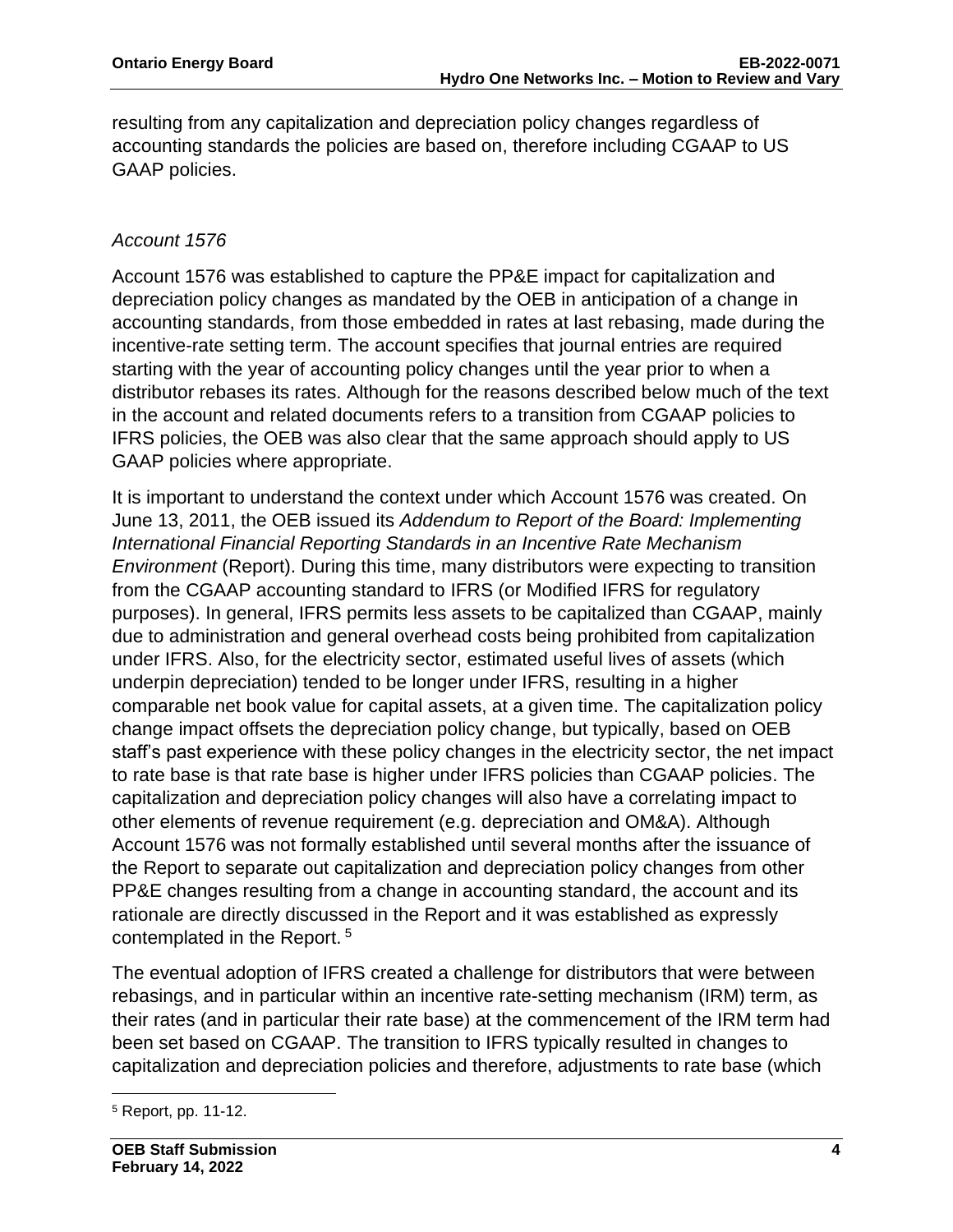were in most cases increases to rate base). This created a potential problem in that when distributors filed for new rates at the end of their IRM term where there was a lack of continuity in rate base from the last rebasing to their next rebasing. At the end of the IRM term, distributors were expected to rebase under IFRS, and they would typically have a higher rate base than if they had maintained rate base under CGAAP. Account 1576 was created to ensure that distributors would not be permitted to "double count" the costs (in cases of net increases to rate base) or have costs "orphaned" (in cases of net decreases to rate base) for certain assets. For example, in the typical case where rate base under IFRS was higher than that under CGAAP: first, depreciation and the resulting rate base was reflected in rates set under CGAAP. Then, the depreciation policy change during the IRM period resulted in lower depreciation and higher rate base than that was approved to be recovered in the prior rebasing application. Subsequently, in the first rebasing case after the IRM term, opening rate base under IFRS would be higher and therefore the depreciation that was previously recovered will be proposed for recovery again. In this case, Account 1576 would capture the difference in rate base due to depreciation policy change, and return the depreciation that will be recovered again to customers.

The Report largely discussed this issue in the context of the change from CGAAP to IFRS for the simple reason that this was the accounting standard change that most distributors were undergoing at the time. However, the same principle applies for any changes in accounting policies or accounting standards (for example, from CGAAP to US GAAP). This was made clear by the OEB in the Report:

The Board will approve the proposed PP&E deferral account. The account addresses the unique circumstance of a change in accounting standards and provides for the continuity of rate base. The account allows utilities to avoid the potential for material out of period costs (or over-recovery) that might not be eligible for inclusion in the current period determination of rates. The deferral account also facilitates monitoring of the extent of potential impact during the IRM period, and provides the opportunity to identify any unusual circumstances requiring attention before completion of the IRM period.<sup>6</sup>

This passage references the principle based rationale that led to the establishment of the account, and does not specify that the account applies only to changes from CGAAP to IFRS. The account is intended to capture impacts resulting from changes to accounting policies between rebasings.

Even more importantly, at page 20 the Report specifically notes that: "[u]tilities that file and report under USGAAP (or another accounting standard) should, in general, read references to IFRS and MIFRS in the Board Report, amendments to it, and this Addendum to include USGAAP (or other alternate accounting standard)." This

<sup>6</sup> *Addendum to Report of the Board: Implementing International Financial Reporting Standards in an Incentive Rate Mechanism Environment*, p. 11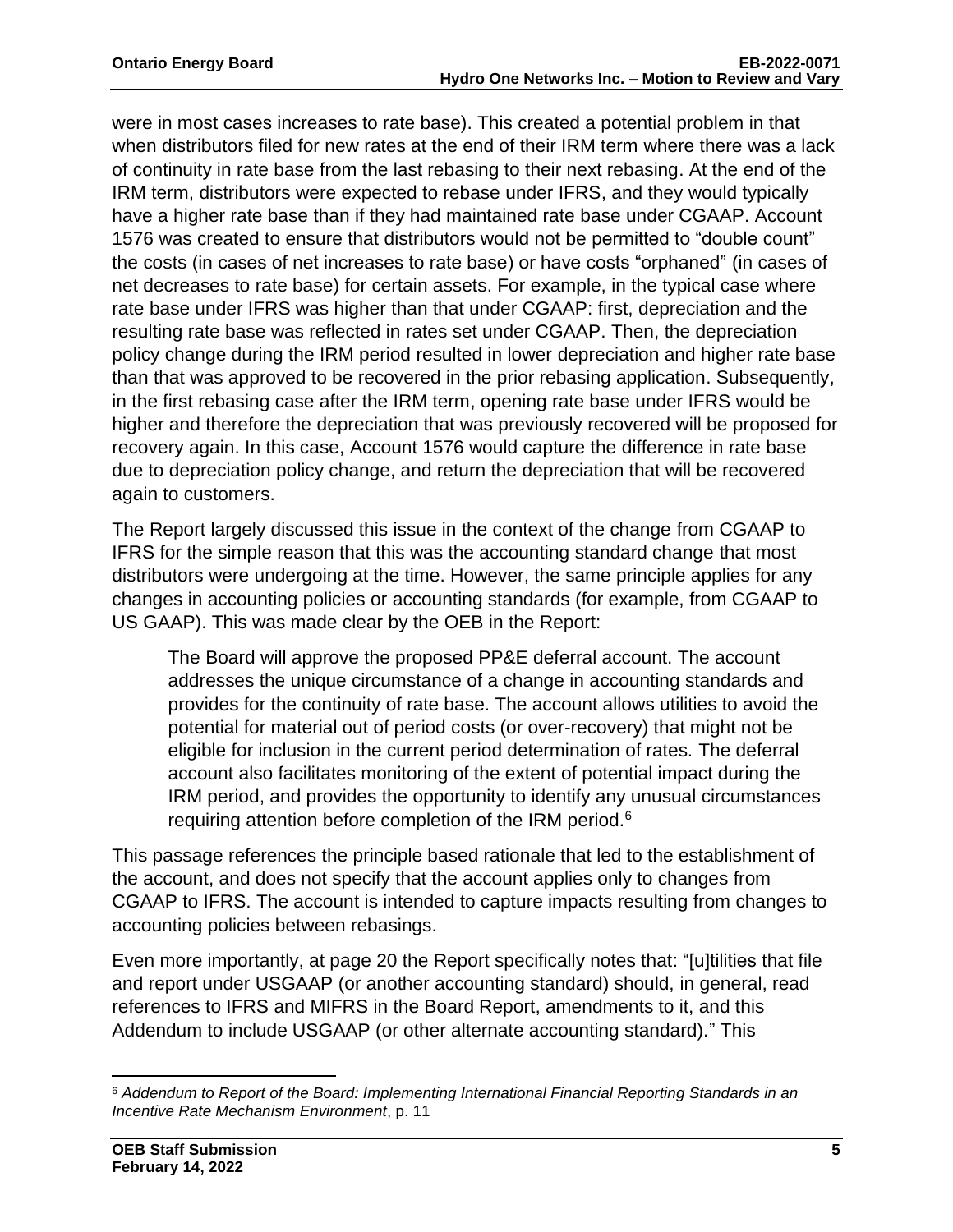represents a clear indication by the OEB that the guidance provided in the Report (which includes the rationale for the subsequent creation of Account 1576) is meant to encompass changes not just resulting from CGAAP to IFRS, but also CGAAP to USGAAP. Hydro One therefore had knowledge as early as 2012 that Account 1576 could be used to record financial differences arising for a transition from CGAAP to USGAAP.<sup>7</sup>

The former Woodstock Hydro last rebased in 2011 under the CGAAP accounting standard, and then made capitalization and depreciation changes to align with IFRS in 2012. Since its acquisition by Hydro One in 2015 it has been reporting under US GAAP. The former Woodstock Hydro has not rebased – either under MIFRS or US GAAP, since its last cost of service proceeding under CGAAP in 2011. This is exactly the scenario the OEB was addressing with the issuance of the Report and the establishment of Account 1576. The account specifies that journal entries are required starting with the year of accounting policy changes until the year prior to when a distributor rebases its rates. There remains a strong rationale for Hydro One to continue recording balances for the former Woodstock Hydro in Account 1576 until it rebases, both on a general policy basis and because the Report clearly contemplates that Account 1576 should apply to distributors under US GAAP where appropriate. Based on the Report, all parties had knowledge that Account 1576 would apply to any changes to accounting standards between rebasings.

# *B. Hydro One's argument that there are no relevant differences between CGAAP and US GAAP to record in Account 1576*

Hydro One argues that, even if Account 1576 applies to the Woodstock service area from 2016-2022, there are no relevant differences between CGAAP and US GAAP to record in the account for that time period.

As a general matter, Account 1576 captures two types of impacts: impacts resulting from changes to depreciation policy, and impacts resulting from changes to capitalization. Hydro One has said that the switch to US GAAP has resulted in no material changes to depreciation rates for the former Woodstock Hydro.<sup>8</sup> It does not appear to have confirmed anywhere that it has not changed its capitalization policies.

<sup>7</sup> OEB staff understands that the Report also notes that: "The deferral account authorized in Issue 2 [i.e. Account 1576] may not be necessary for such utilities." OEB staff submits that this statement should not be read as an indication that Account 1576 does not apply to transitions from CGAAP to USGAAP. Instead, it was a recognition by the OEB that the transitions from CGAAP to USGAAP may not result in any material transactions to record in the account. However, to the extent that material transition adjustments do result from a change from CGAAP to USGAAP, OEB staff submits that the OEB always intended that these adjustments be recorded, and clearly announced that policy in the Report.

<sup>8</sup> Page 15, Hydro One's Argument in Chief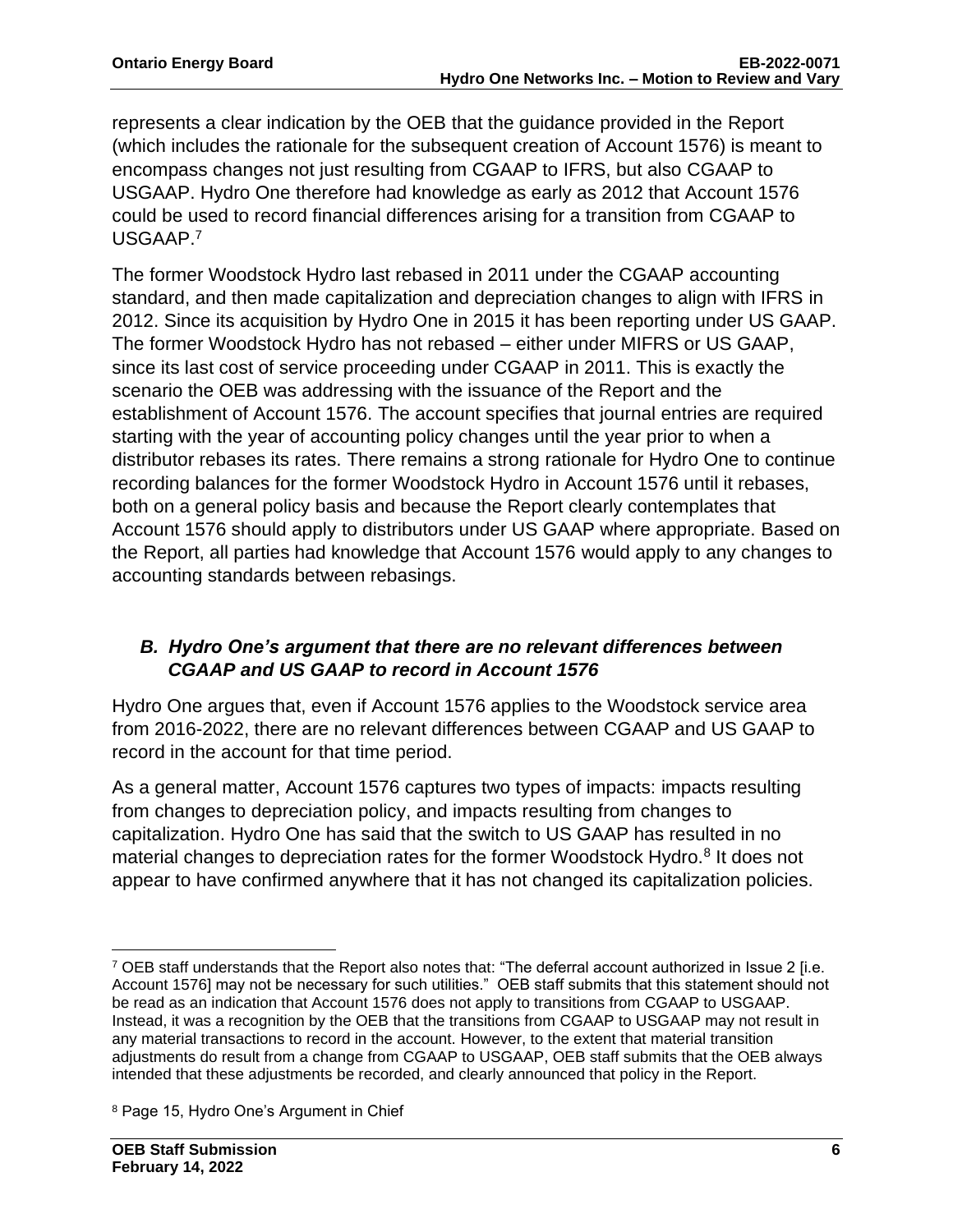To the extent capitalization policies have been changed on account of the switch to US GAAP, these impacts should be recorded in Account 1576.

Regardless, to the extent there actually are no material balances to record in Account 1576 for the former Woodstock Hydro for the years 2016-2022, Hydro One could simply file those balances as directed by the OEB in its Decision. It is not clear why a motion to review is required where, according to Hydro One, the balance in the account would be immaterial.

# **II. OEB Staff submissions with respect to Account 1592**

#### **Background**

In its Decision and Order, the OEB directed Hydro One to calculate balances, including a forecast to the end of 2022, in Account 1592, Sub-account CCA Changes using a specified methodology for each of the Acquired Utilities. The Motion asks that this decision be overturned, and be substituted with a finding for each of the Acquired Utilities that it is appropriate that there are no balances in the sub-account, and therefore, revoking the direction to calculate balances for the 2018 to 2022 period.

The Motion argues that two errors were made in connection with the Account 1592 finding. First, that the Decision misapplied the concept of rate base additions and incorrectly found that there were additions embedded in the Acquired Utilities from 2018 onward. Second, that the Decision misapplied the foregoing finding by determining that Hydro One realized windfall gains from accelerated capital cost allowance (CCA) on those additions.

Hydro One notes that the OEB established a separate CCA Changes sub-account to track the impact of any differences that result from the accelerated CCA to the tax rates or rules that were used to determine the tax amounts that underpin rates.  $9$  Given the purpose of the 1592 sub-account, Hydro One notes that the primary issue for the Account 1592 findings is whether the amounts at issue relate to tax amounts that underpin rates for the Acquired Utilities during the period from 2018 to 2022.

Hydro One indicates that there are no assets underpinning the Acquired Utilities' existing distribution rates, for which accelerated CCA has been claimed. Hydro One notes that Norfolk Power, Haldimand County Hydro and Woodstock Hydro last rebased for rates effective May 1, 2012, May 1, 2014, and May 1, 2011, respectively under a cost of service rate application which included a capital forecast only for the test year.

<sup>9</sup> OEB Letter dated July 25, 2019 regarding *Accounting Direction Regarding Bill C-97 and Other Changes in Regulatory or Legislated Tax Rules for Capital Cost Allowance*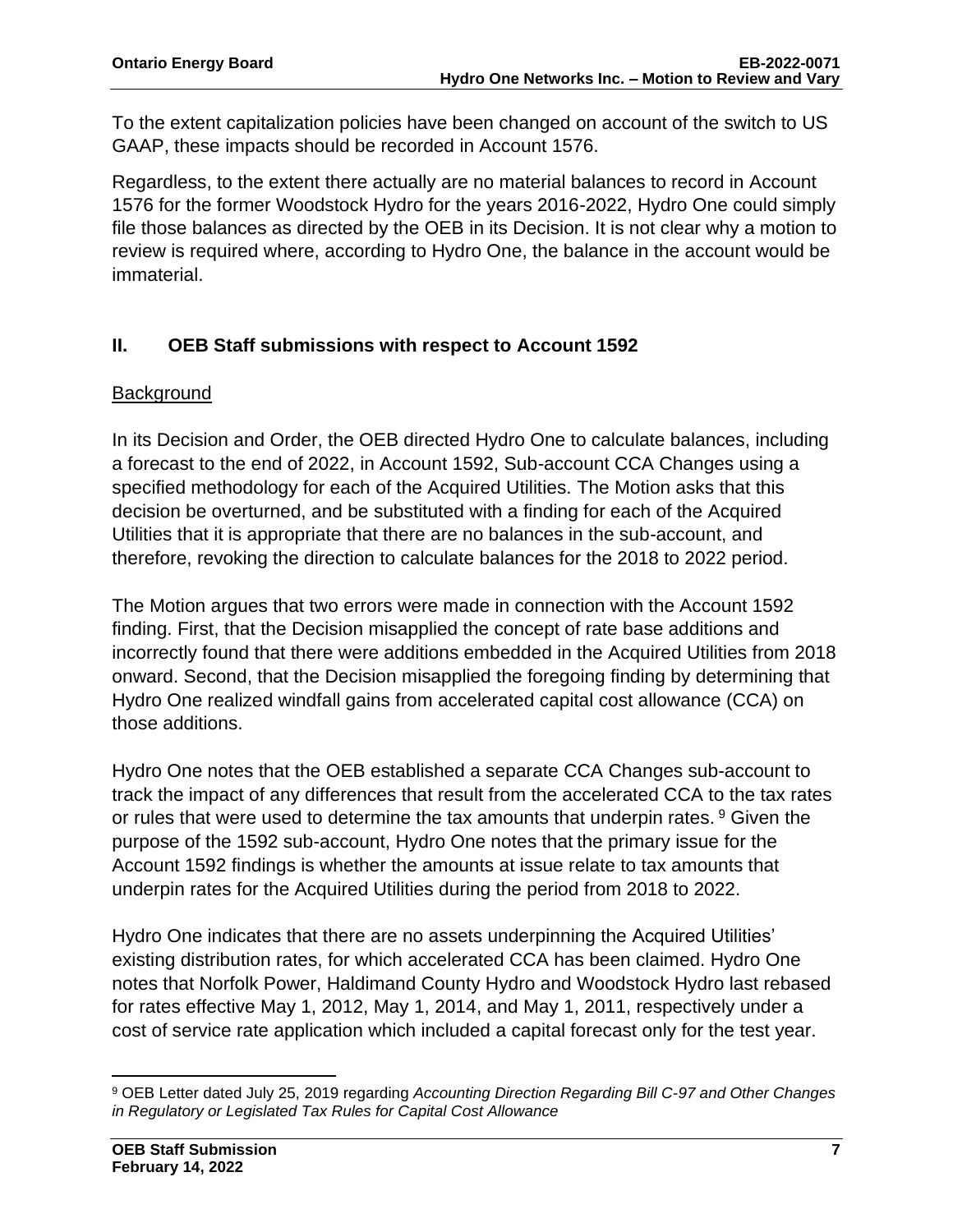Subsequently, each of the Acquired Utilities' rates were subject to a mechanistic rate adjustment under incentive regulation and a five-year rate freeze with a 1% reduction following approval of its acquisition by Hydro One.

In addition, Hydro One indicates that the method for calculating balances for 2018 to 2022 as specified in the Decision is not consistent with the approved terms of Account 1592.

#### Submission**:**

OEB staff disagrees with Hydro One's position on the Account 1592 findings. Note that OEB staff's discussion below focuses on a rate-setting framework of a cost of service proceeding followed by a typical IRM term and/or a deferred rebasing period.

# *A. The Additions in Rate Base Underpins Rates*

Hydro One stated the following:

…additions underpinning rates from the time of each Acquired Utility's last rebasing application, i.e. their rate base additions, would have been made up of assets that were placed into service prior to or during the test years for those rebasing applications. Those test years ranged from 2011-2014 for the three utilities. The AIIP applies to first year CCA claims for eligible assets, but only if those assets are acquired after November 21, 2018 and in-serviced before 2027. Therefore, none of the rate base additions underpinning rates from the time of each Acquired Utility's last rebasing applications could possibly have been eligible for Accelerated CCA.

In OEB's staff view, Hydro One's argument is flawed. OEB staff agrees that none of the test year additions included in rate base as part of each Acquired Utility's last rebasing application would have specifically been eligible for accelerated CCA. However, the additions embedded in each of the Acquired Utilities' rate base are those that are currently underpinning each of the Acquired Utilities' rates that Hydro One has been charging customers since its last rebasing rate proceedings. In those cost of service proceedings, the forecasted in-service additions included in each of the Acquired Utilities' approved rate base, along with opening rate base, formed each Acquired Utilities' approved test year capital-related revenue requirement. The revenue requirement for those capital additions and opening rate base includes depreciation, a return on rate base component, and PILs calculated under the legacy CCA rules. Subsequently, the rates that were derived from this approved revenue requirement have been subject to an annual Price Cap IR framework and a five-year rate freeze. Under a cost of service ratemaking framework, the test year revenue requirement (including the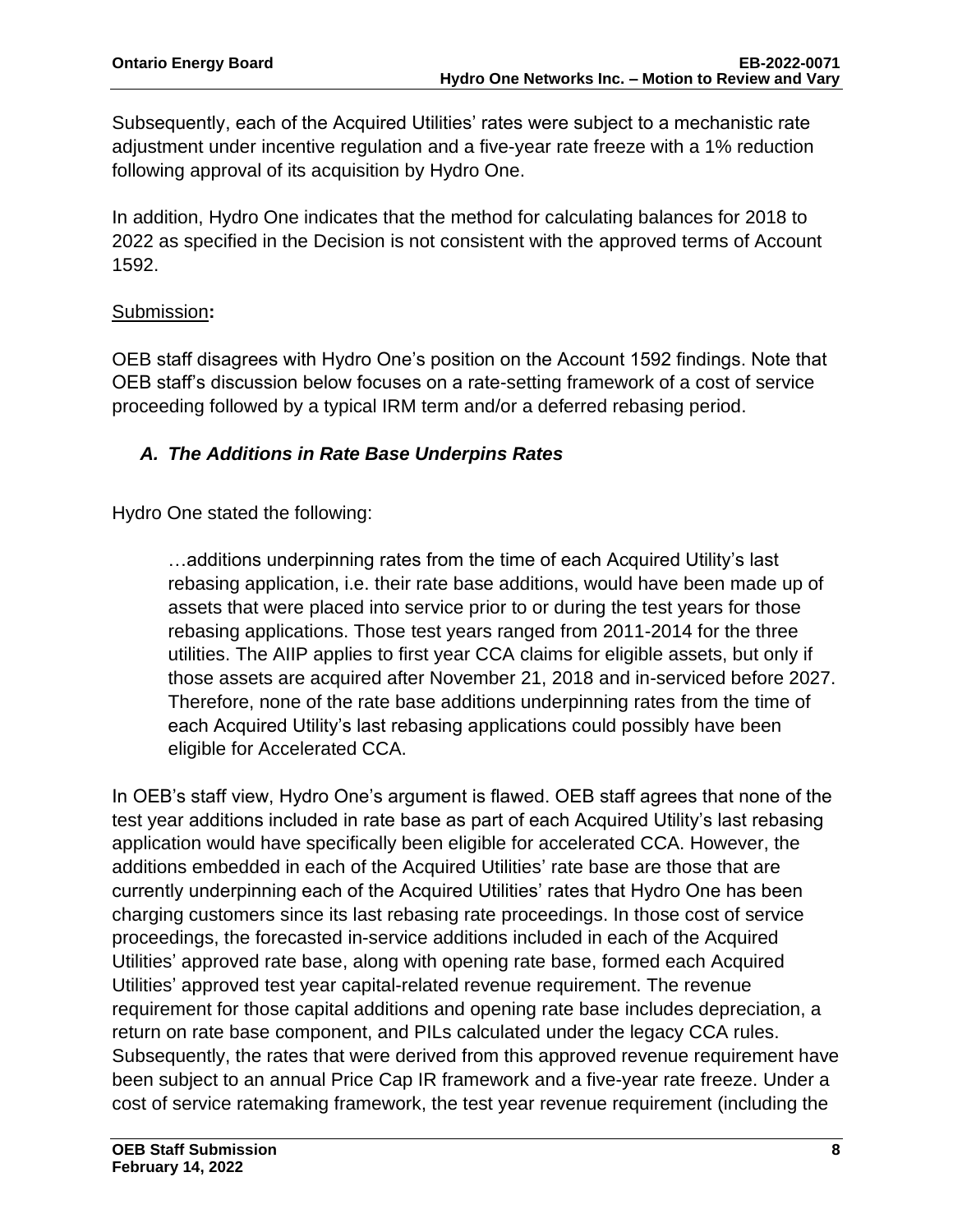rules in effect at that time, such as legacy CCA rules) serves as the underlying basis for rates until a utility rebases, without any regard for how many years it has been since that proceeding, or whether rates are subject to subsequent inflationary increases or freezes. Therefore, OEB staff submits that the additions embedded in each of the Acquired Utilities' rate base in the test years of their last rebasing proceedings underpin current rates until the Acquired Utilities rebase. Furthermore, OEB staff submits that each of the Acquired Utilities' approved revenue requirement is deemed to be sufficient to recover each of the Acquired Utilities' capital envelope, including any new in-service capital additions in the years subsequent to a cost of service rate application.

OEB staff submits that Hydro One's argument undermines the principle behind the 1592 sub-account to ensure that utilities neither benefit nor are disadvantaged from changes to the CCA rules that was reflected in rates. If the 1592 sub-account only applies to inservice additions that were directly included in rate base in the test year of a cost of service proceeding, as argued by Hydro One, the use of the 1592 sub-account would only be limited to those utilities that rebased for 2018 or 2019 rates under legacy CCA rules.<sup>10</sup> The amounts recorded in the sub-account by these utilities would only pertain to additions included in rate base for the test year; no further amounts would be recorded in the sub-account during the Price Cap term. This is clearly not how the 1592 subaccount is intended to function as evidenced by the OEB's July 25, 2019 letter (CCA Letter)<sup>11</sup> that established the 1592 sub-account, where the OEB stated:

"The OEB expects Utilities to record the impacts of CCA rule changes in the appropriate account (Account 1592 - PILs and Tax Variances and similar accounts for natural gas utilities and OPG) for the period November 21, 2018 **until the effective date of the Utility's next cost-based rate order.**" [emphasis added]

This is also evidenced by the fact that the 1592 sub-account is a generic account that applies to all electricity and natural gas utilities and Ontario Power Generation, and not only those that rebase for 2018 and 2019 rates.<sup>12</sup> In OEB staff's view, the ratemaking circumstances and applicability of the 1592 sub-account for each of the Acquired Utilities is no different than any other distributor under a Price Cap IR framework or deferred rebasing period. Furthermore, OEB staff notes that the OEB has accepted the disposition of the 1592 sub-account balance for many electricity distributors that rebased under a cost of service regime (prior to 2018), followed by a period of incentive

<sup>10</sup> Per the OEB's letter regarding *Accounting Direction Regarding Bill C-97 and Other Changes in Regulatory or Legislated Tax Rules for Capital Cost Allowance* dated July 25, 2019, accelerated CCA was to be reflected in rate applications for 2020 rates and beyond.

<sup>11</sup> OEB letter regarding *Accounting Direction Regarding Bill C-97 and Other Changes in Regulatory or Legislated Tax Rules for Capital Cost Allowance*, July 25, 2019  $12$  Ibid.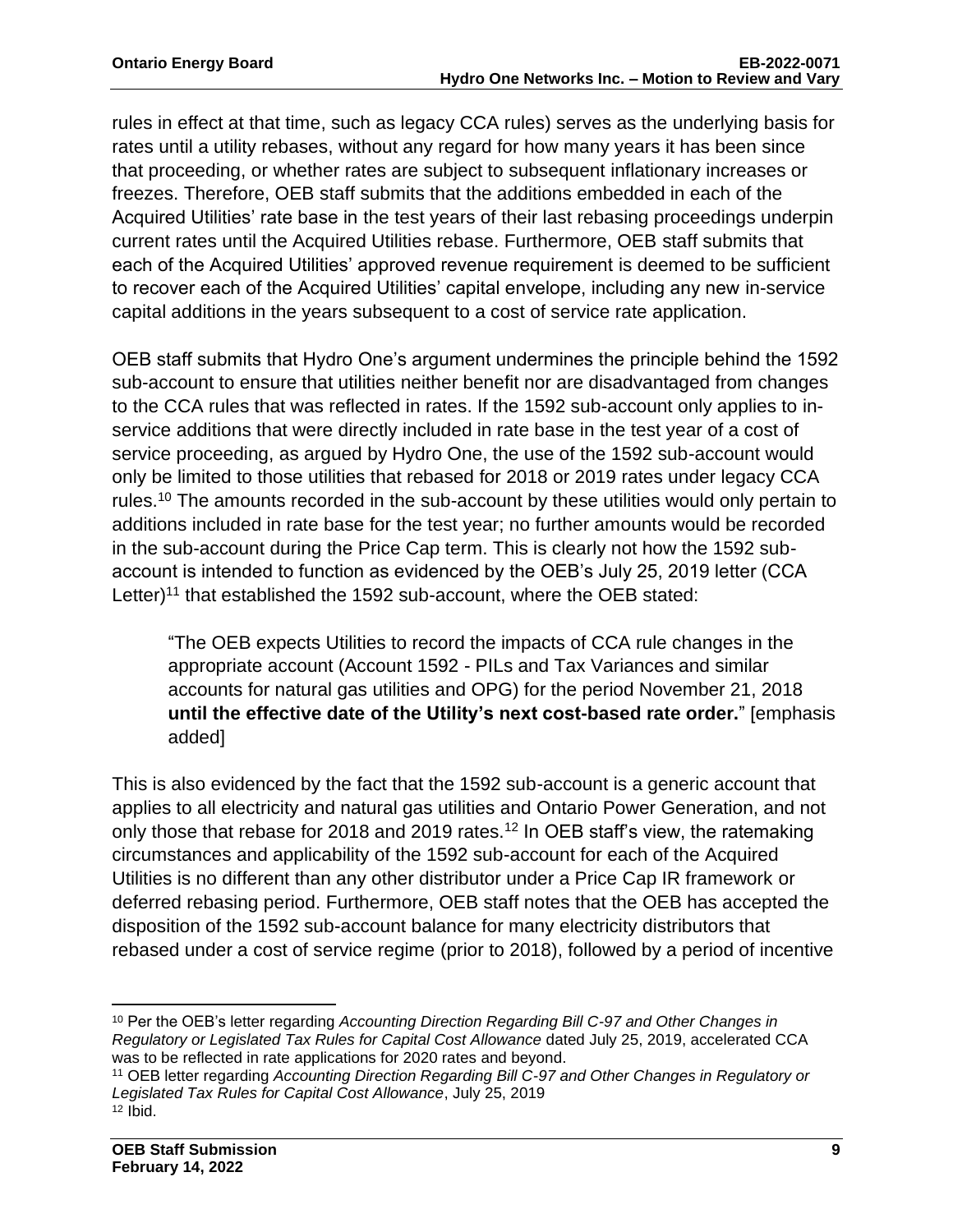rate regulation.<sup>13</sup> In OEB staff's view, there is no relevant difference between the circumstances facing these utilities, and that of the Acquired Utilities.

In addition, OEB staff is of the view that the fact that the Acquired Utilities were under a deferred rebasing period during 2018 to 2022 as a result of a mergers, amalgamations, acquisitions and divestures (MAADs) application, is not a relevant consideration for the applicability of the 1592 sub-account. Each of the Acquired Utilities were still recovering rates based on its approved revenue requirement from its last cost of service (adjusted as applicable by IR) and the 1592 sub-account continues to apply. OEB staff notes that, in addition to the numerous electricity distributors that rebased before 2018, and yet recorded and disposed of balances in their respective 1592 sub-accounts, strong precedent also exists in a similar circumstance with Enbridge Gas Inc. (Enbridge Gas).

Enbridge Gas formed from the approved amalgamation of the former Enbridge Gas Distribution Inc. and Union Gas Limited, effective January 1, 2019.<sup>14,15</sup> The former Enbridge Gas Distribution Inc. last rebased its 2014 rates under a five-year Custom IR plan,<sup>16</sup> and the former Union Gas was under a five-year IRM from 2014 to 2018<sup>17</sup> having last rebased for 2013 rates.<sup>18</sup> In the relevant MAADs proceeding, the OEB approved the new Enbridge Gas to adopt the Price Cap IR mechanism over a five-year deferred rebasing period.<sup>19</sup> No capital additions have been added to Enbridge Gas's rate base for ratemaking purposes since it amalgamated. Subsequently, in Enbridge Gas's 2019 rates application, the OEB found that it was appropriate for Enbridge Gas to follow the direction of the OEB's CCA Letter, where the OEB provided direction to record impacts of CCA rule changes in the appropriate account. The OEB has since approved the disposition of Enbridge Gas's 2018 and 2019 balances relating to CCA changes.<sup>20</sup>

OEB staff also notes that Hydro One's argument does not appear to be consistent with its proposed disposition of the 1592 sub-account for Hydro One Transmission, which is currently before the OEB in its 2023 to 2027 Custom IR rate application.<sup>21</sup> Hydro One Transmission's 1592 sub-account balance is composed of 2018 and 2019 transactions.

<sup>13</sup> For example, Niagara Peninsula Energy Inc. (EB-2020-0040), Waterloo North Hydro Inc. (EB-2020- 0059), Burlington Hydro Inc.(EB-2020-0007)

<sup>14</sup> MAADs application, EB-2017-0306 / 0307

<sup>15</sup> Page 3 of Decision and Order Enbridge Gas Inc.'s Disposition of Deferral and Variance Accounts and Review of Amounts for Earnings Sharing, May 6, 2021, EB-2020-0134,

<sup>16</sup> EB-2012,0459

<sup>17</sup> EB-2013-0202

<sup>18</sup> EB-2011-0210

<sup>19</sup> Page 19 Decision and Order for MAADs application, August 30, 2018, EB-2017-0306 / 0307 <sup>20</sup> Page 14 of Decision and Order Enbridge Gas Inc.'s Disposition of Deferral and Variance Accounts and Review of Amounts for Earnings Sharing, May 6, 2021, EB-2020-0134. The 2018 pre-amalgamation balance was disposed on a 50/50 shared basis between ratepayers and shareholders, and 100% of the 2019 balance was refunded to ratepayers

<sup>21</sup> Hydro One Custom IR Rate Application for 2023 to 2027 (EB-2021-0110).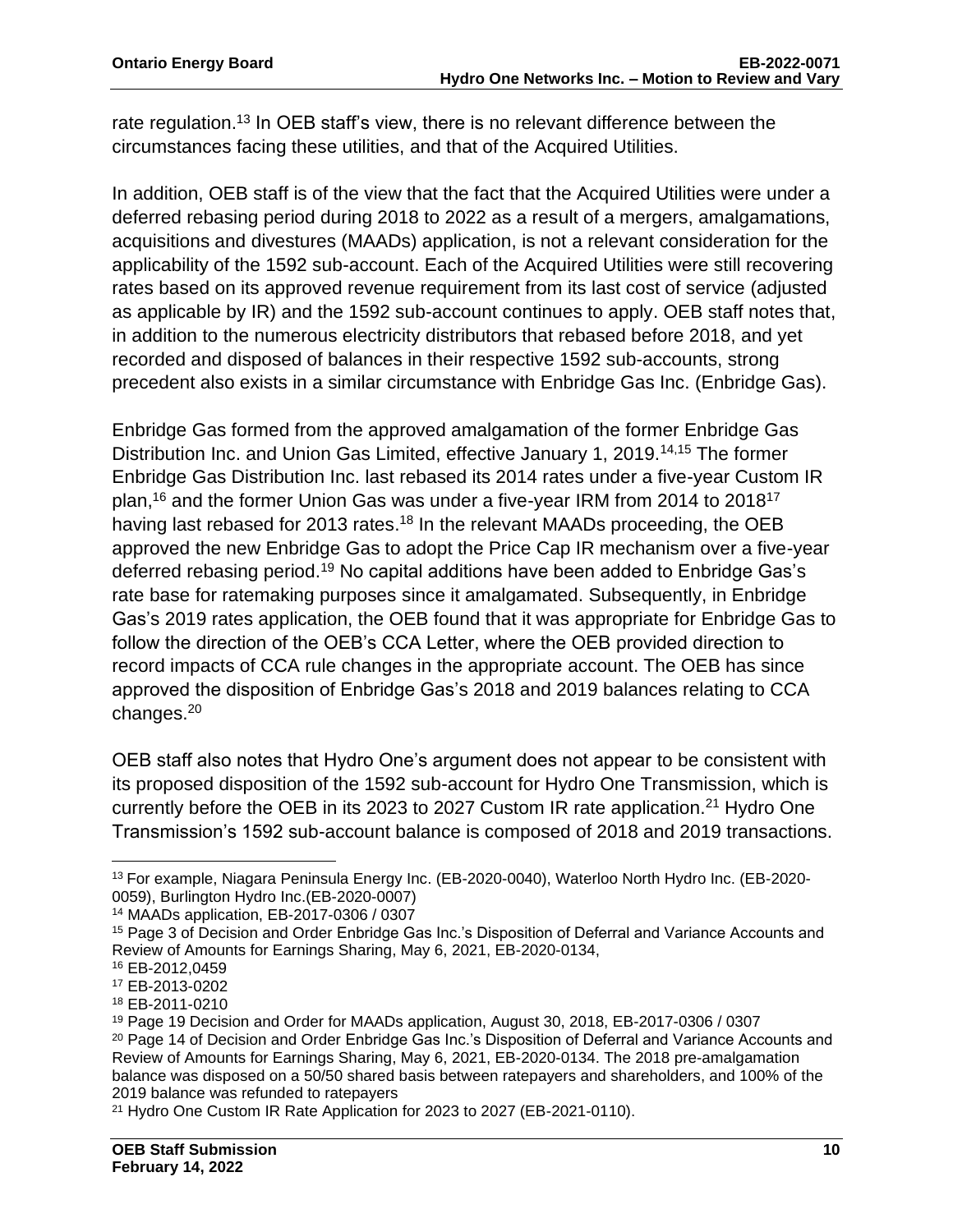OEB staff notes that Hydro One Transmission rebased its 2017 and 2018 rates in a Custom IR proceeding,<sup>22</sup> while its 2019 rates were approved under an IRM.<sup>23</sup> OEB staff is unclear how Hydro One Transmission's 1592 sub-account balance pertaining to 2019, would be different than the Acquired Utilities 1592 sub-account for the 2018 to 2022 period as Hydro One Transmission and the Acquired Utilities' rates were all set under a mechanistic basis during that time.

# *B. The Findings are Consistent with the Benefit Follows Cost Principle*

Hydro One argues that the Decision misapplied the Account 1592 finding by determining that Hydro One realized windfall gains from claiming accelerated CCA. OEB staff disagrees and submits the mere change in CCA rules that allowed Hydro One to claim accelerated CCA deductions instead of CCA deductions based on prior CCA rules, which were reflected in rates, resulted in a windfall gain for the Acquired Utilities. When a utility determines its test year taxes or PILs for regulatory purposes, its actual tax return ending undepreciated capital cost (UCC) that is subject to CCA deductions from the historic year will be used as the starting point to determine CCA deductions in the test year. Therefore, for capital assets placed in-service prior to rebasing where accelerated CCA has already been claimed, there would be lower remaining CCA deductions available to ratepayers in the test year for those assets. The accelerated CCA claimed by a utility will never flow through to ratepayers, resulting in a windfall gain. This is exactly the situation that Account 1592 rectifies.

Hydro One further argues that the Account 1592 aspects of the Decision are inconsistent with the benefits follow costs principle of ratemaking. Hydro One notes that this is because the effect of the Account 1592 findings is that accelerated CCA tax benefits on assets that were put into service during the 2018-2022 period but were not added to the rate bases underpinning the Acquired Utilities' rates during that period, will be for the benefit of ratepayers despite the fact that ratepayers have not borne any of the costs underlying those assets in their rates. As discussed above, OEB staff disagrees with this characterization. Hydro One continued to charge rates, which were derived from an approved revenue requirement, to the Acquired Utilities' customers during the 2018 to 2022 period. OEB staff acknowledges that ratepayers would not have funded the specific assets the Acquired Utilities placed into service during 2018 to 2022, as the capital additions embedded in the approved rate bases were based on a forecast and this forecast was notionally updated each year by an IR adjustment, as applicable. However, OEB staff's position is that ratepayers have been notionally funding the Acquired Utilities' 2018 to 2022 rate bases, including the capital additions in those years, through the rates the Acquired Utilities have been charging customers

<sup>22</sup> EB-2016-0160/EB-2017-0359

<sup>23</sup> EB-2018-0130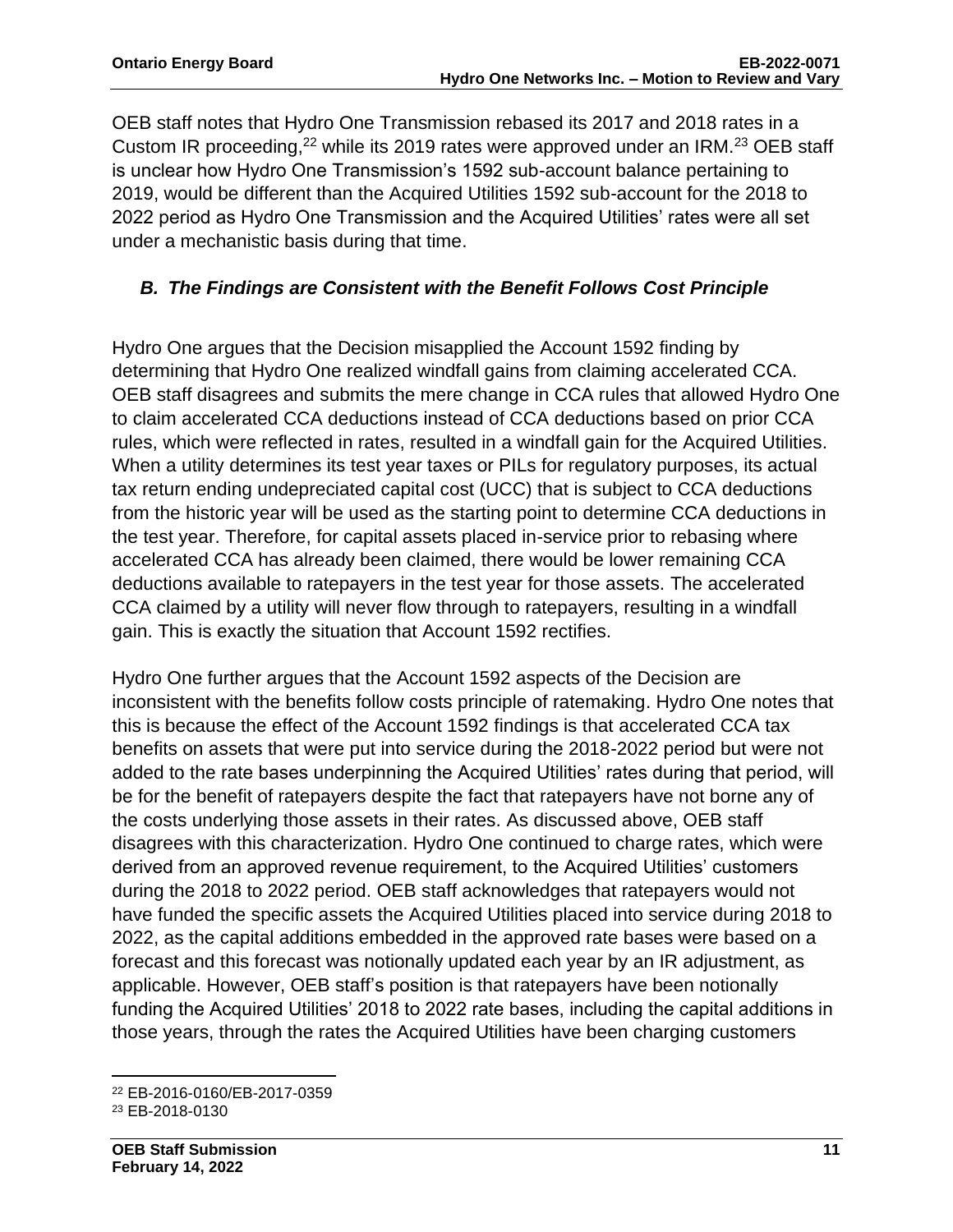during that period, and have indeed borne those costs. It is an established regulatory principle that utilities use annual depreciation expense to at least partly fund new capital additions. In fact, OEB staff submits that if Hydro One does not return the accelerated CCA benefit received during the 2018 to 2022 period, this would result in a windfall gain to Hydro One and it would not follow the OEB's principle of benefit follows cost.

OEB staff notes the CCA rule change is not a permanent change. The total lifetime CCA deductions remain the same under legacy and accelerated CCA rules. Accelerated CCA defers taxes, where taxes are lower in the year a qualifying capital expenditure is placed into service but will be higher in subsequent years. If the accelerated CCA benefits that each of the Acquired Utilities have received are merely costs that ratepayers have to pay later, it would not be fair to expect ratepayers to pay the costs later (by having less CCA deductions available)<sup>24</sup> while Hydro One retains the benefits of accelerated CCA simply because the accelerated CCA rules were temporarily effective<sup>25</sup> during the Acquired Utilities' deferred rebasing period. If ratepayers are expected to absorb those costs in future years when the utility rebases, they should similarly be entitled to the entire benefits, which would require Hydro One to return amounts in each of the Acquired Utilities' 1592 sub-account during the 2018 to 2022 period.

# *C. The Account 1592 Methodology is Appropriate*

OEB staff submits that the methodology of calculating the 1592 sub-account as specified in the Decision is one of the appropriate methods of calculating the balance in the sub-account. The methodology as specified in the Decision compares the CCA calculated using prior CCA rules underpinning rates to the CCA calculated using the actual accelerated CCA rules applicable to each year of the period. This CCA is calculated based on actual additions. Hydro One estimated that the Account 1592 finding would result in a revenue requirement impact of approximately \$1.2 million to be returned to ratepayers for the 2019 to 2022 period.<sup>26</sup> Hydro One argues that using actual additions is not appropriate as this would result in the calculations also capturing tax variances arising from differences in fixed asset additions between the assets that are in rate base and which underpin rates, and assets that are in service but which have not been added to rate base and which therefore do not underpin rates.

For 1592 sub-account balances that have been disposed to date, OEB staff notes that the balances have been calculated using either the approved capital additions embedded in the distributors' last rebasing rate applications (Approved Additions

<sup>26</sup> Page 14, Argument in Chief